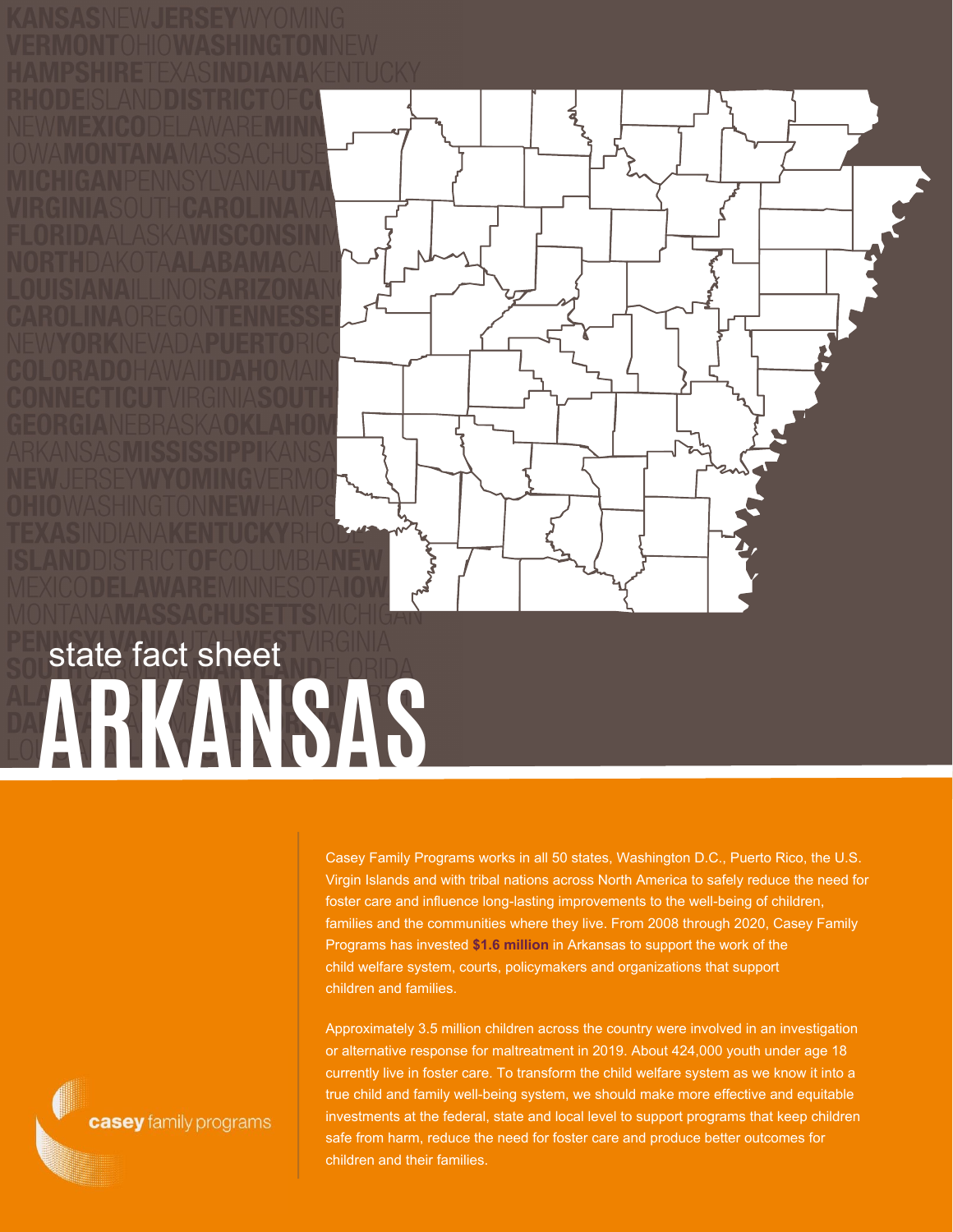We talk about a "foster care system," but the goal is to create a child and family well-being system that prevents abuse and neglect and helps every child grow up safely in his or her own family whenever possible. Rather than waiting for maltreatment to occur, we can improve the safety of children who have come to the attention of child protective services by helping their families with evidence-based and promising practices.

Across Arkansas in 2019, approximately:



Most states currently are limited to using the bulk of the \$9.8 billion in dedicated federal child welfare funding only for services related to foster care. The Family First Prevention Services Act of 2018 and the Family First Transition Act of 2019 provide states with the historic opportunity to invest federal funding to support preventive services, including substance abuse, mental health and parental skill training, so more children can remain safely at home. States and tribes now have access to new federal prevention resources to help keep children safe from harm in the first place by helping strengthen their families.

How federal child welfare funding is currently aligned in Arkansas\*:

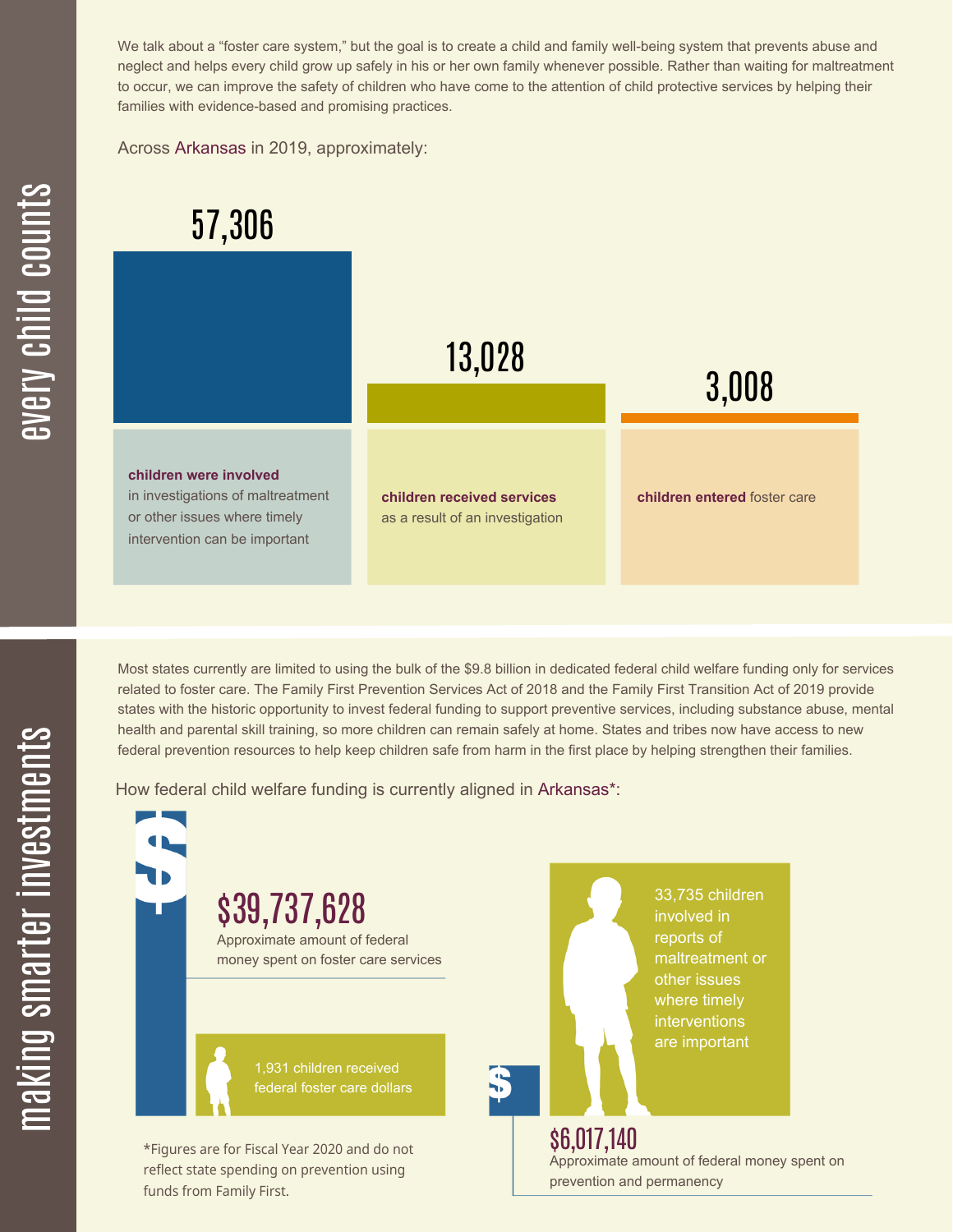Safety and effective response go hand in hand. Most children enter foster care due to neglect and other reasons — not because of physical or sexual abuse. In Arkansas, providing targeted and effective interventions as soon as possible, including by accessing new federal resources provided under the Family First Prevention Services Act and the Family First Transition Act, can safely allow children to remain with their families and thrive.

## Reasons children in Arkansas enter foster care:



\*"Other" includes parental substance abuse, child substance abuse, child disability, child behavior problems, parent death, parent incarceration, caretaker inability to cope, relinquishment or inadequate housing.

maltreatment within six months

95% of

do not

children in

Arkansas

experience

occurrence of

a repeat

What happens to children who end up in foster care? Most are safely reunited with their own family or extended family. A significant number are adopted. Under the Family First Prevention Services Act, communities can more easily invest in helping more children to grow up in safe, stable families by providing appropriate and timely services prior to the need for removal, or after they return home or have been adopted.

Among children in Arkansas who exited foster care in 2019:



Numbers may not equal 100% due to rounding. \*"Other" includes transferred to another agency, ran away or died.

## $\equiv$  $\blacksquare$ e  $\boldsymbol{\mathcal{C}}$  $\overline{\mathbf{C}}$  $\overline{\phantom{a}}$  $\overline{\mathbf{C}}$  $\mathcal{C}$ <u>م</u>  $\equiv$ el<br>O  $\overline{\phantom{0}}$  $\blacksquare$ t<br>B mily

 $\overline{\mathbf{C}}$  $\leq$  $\overline{\mathbf{C}}$  $\overline{\mathsf{Z}}$  $\overline{\mathbf{C}}$